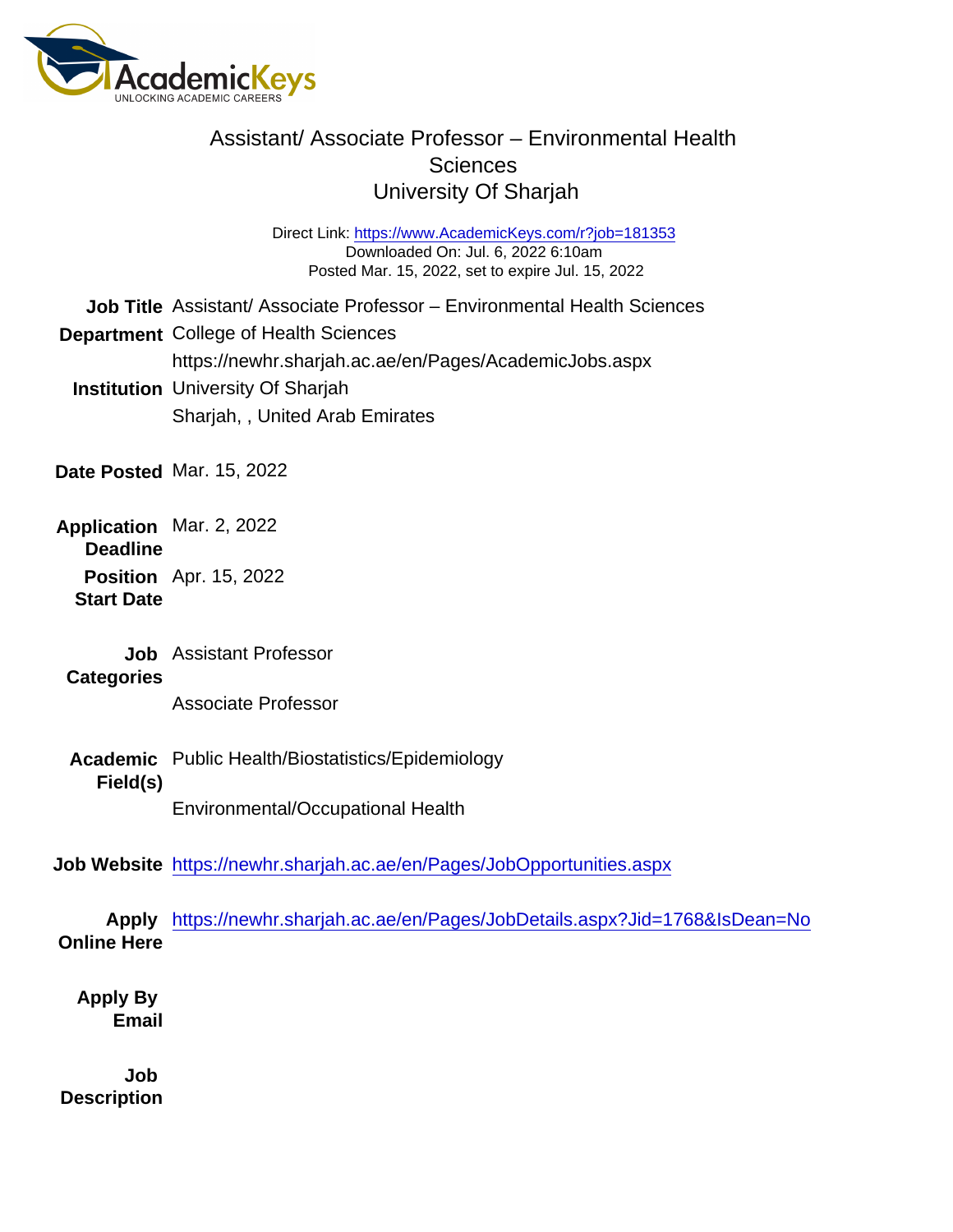Direct Link: <https://www.AcademicKeys.com/r?job=181353> Downloaded On: Jul. 6, 2022 6:10am Posted Mar. 15, 2022, set to expire Jul. 15, 2022

Job Purpose

The Department of Environmental Health Sciences at the University of Sharjah, United Arab Emirates, invites applications for full-time faculty positions at the level of Assistant / Associate Professor commencing September 2022.

The candidate should have a Ph.D. in one of the disciplines of Environmental Health Sciences with an outstanding record of academic and research performance.

&nbsp:

Main accountabilities & amp; expectations

1. & hbsp; & nbsp; & nbsp; & nbsp; & nbsp; Teach a range of core courses related to environmental health sciences in general with emphasis on introduction to environmental health; atmospheric pollution; occupational hazards, health and safety; petroleum pollution; pesticides pollution, etc. for undergraduate and graduate students

2. & nbsp: & nbsp: & nbsp: & nbsp: & nbsp: Supervise senior and graduate students in their graduation projects and dissertations

- 3. & nbsp; & nbsp; & nbsp; & nbsp; & nbsp; Actively engage in research and community service
- 4. & nbsp; & nbsp; & nbsp; & nbsp; & nbsp; Administer students during their field training

5. & nbsp; & nbsp; & nbsp; & nbsp; & nbsp; Evaluate students& rsquo; learning using various methods of assessments

6. & nbsp: & nbsp: & nbsp: & nbsp: & nbsp: Advise students on academic matters

7. & nbsp; & nbsp; & nbsp; & nbsp; & nbsp; Actively participate in departmental assignments and student activities as assigned by the department chair or college dean

8. & nbsp; & nbsp; & nbsp; & nbsp; & nbsp; Serve on department, faculty and university committees as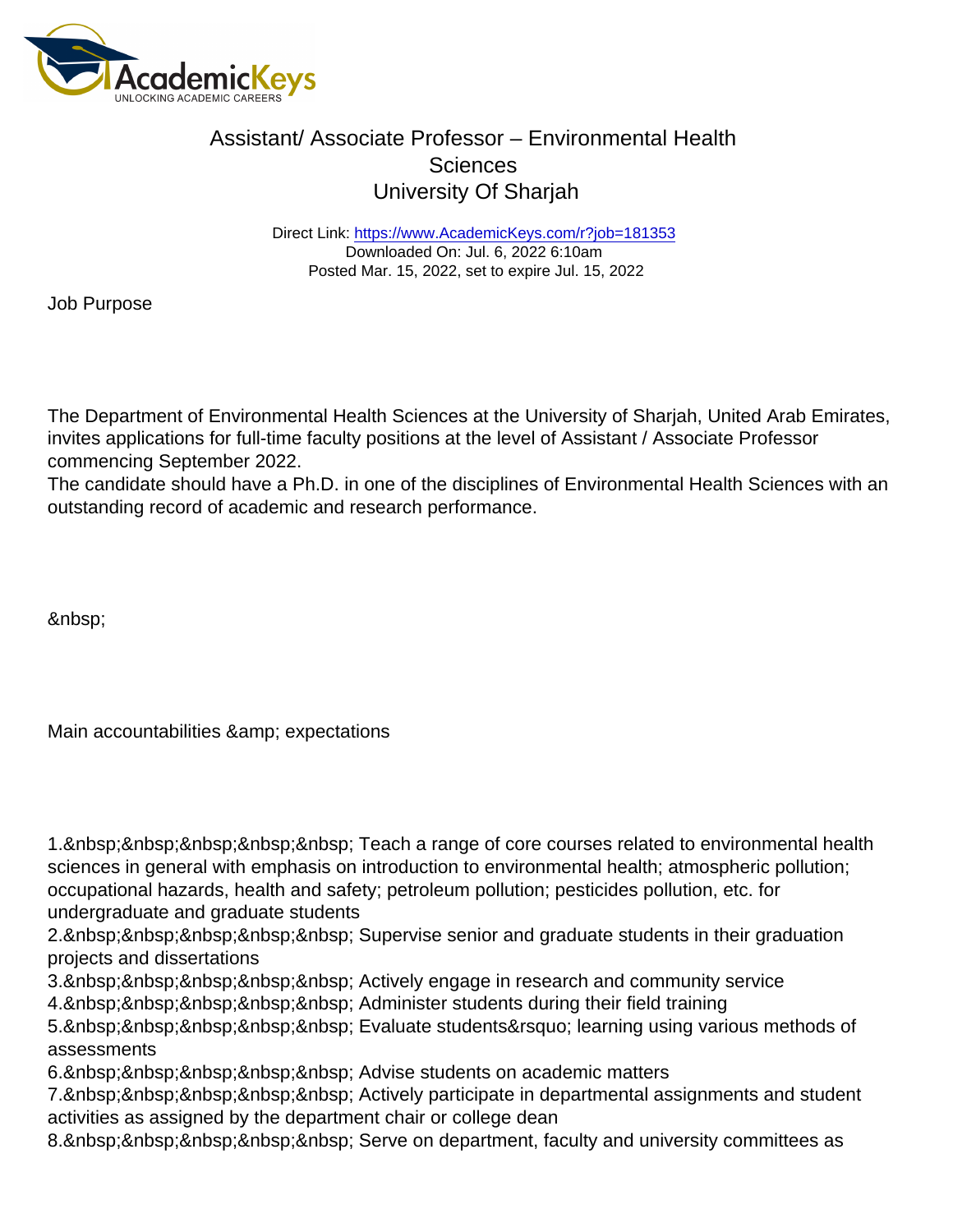Direct Link: <https://www.AcademicKeys.com/r?job=181353> Downloaded On: Jul. 6, 2022 6:10am Posted Mar. 15, 2022, set to expire Jul. 15, 2022

appointed or elected

Required Skills

1. & nbsp; & nbsp; & nbsp; & nbsp; & nbsp; & nbsp; Fluency in English at the general and professional levels is essential

2. & nbsp; & nbsp; & nbsp; & nbsp; & nbsp; Excellent oral and written communication skills.

3. Very good computer skills (especially Microsoft Office applications)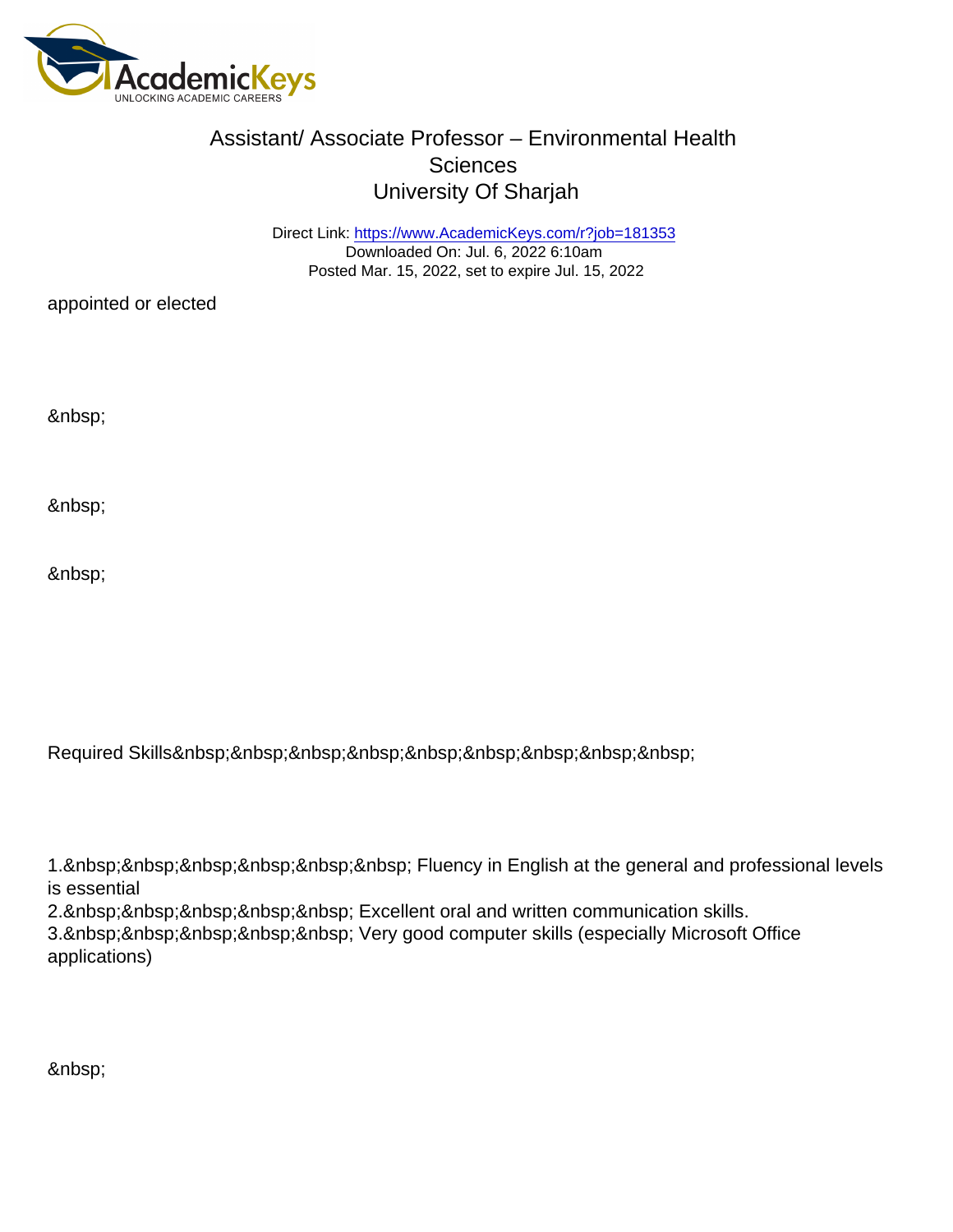Direct Link: <https://www.AcademicKeys.com/r?job=181353> Downloaded On: Jul. 6, 2022 6:10am Posted Mar. 15, 2022, set to expire Jul. 15, 2022

Preferred Qualification & amp; Experience & hpsp;

· The candidate should have a Ph.D. in one of the disciplines of Environmental Health Sciences

· Minimum 3 years' experience of teaching in the field

· Experience in teaching courses related to environmental health and pollution.

· Experience in teaching courses related to introduction to environmental health; atmospheric pollution; occupational hazards, health and safety; petroleum pollution; pesticides pollution is highly desirable

&middot: Evidence of active contributions to his/her field through publishing in internationally recognized and peer-reviewed journals and participating in conferences, seminars, and other forums

&middot:&nbsp:&nbsp:&nbsp:&nbsp:&nbsp:&nbsp:&nbsp:&nbsp: Has experience in credit hour system 

&nbsp: 

Competencies &nb

Excellent oral and written communication skills

Excellent professional writing skills (research proposal, scientific monographs, scientific reports, etc.) and presentation skills